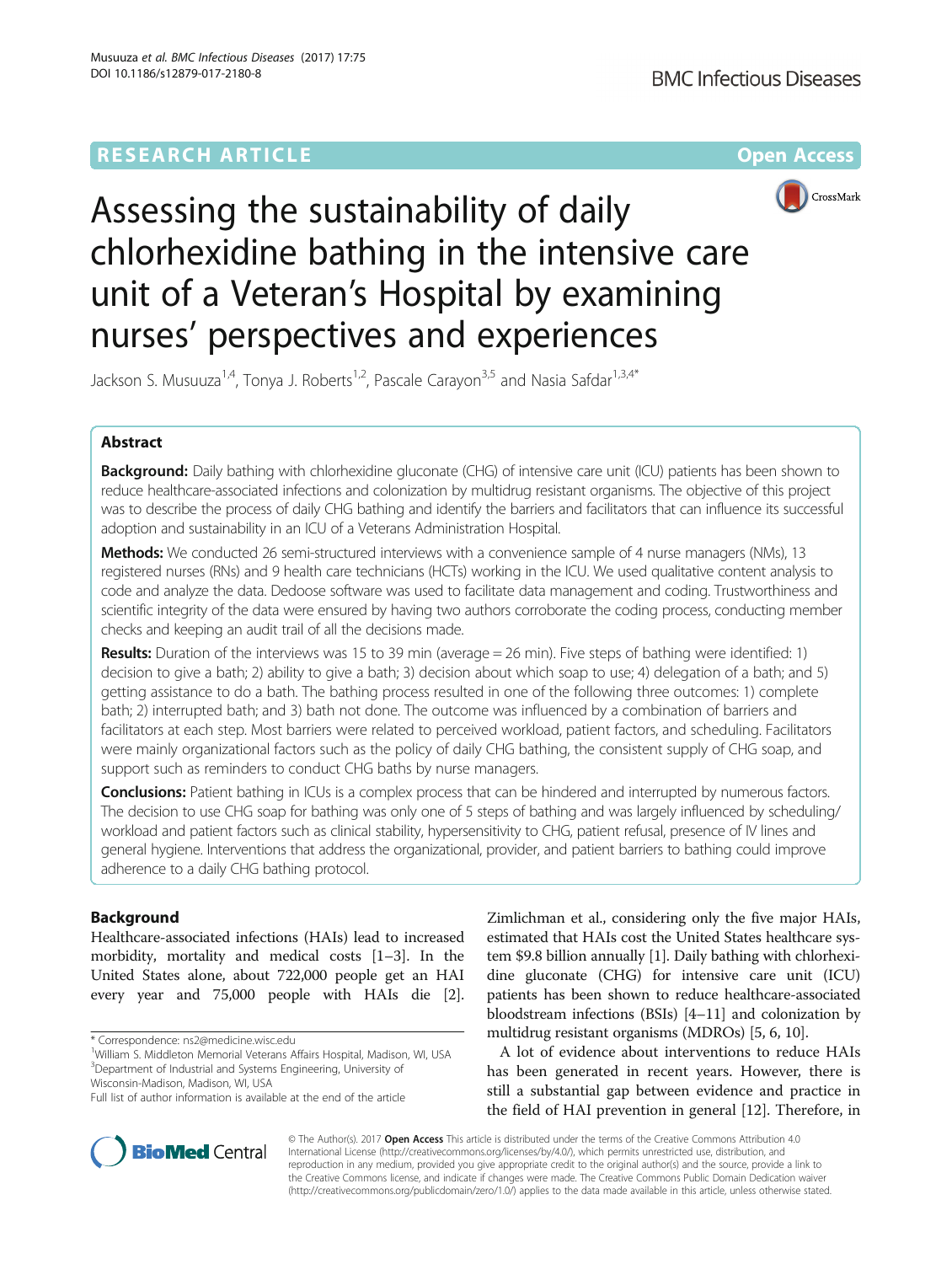order to reduce the health and economic burden of HAIs, there is urgent need for the translation and sustainability of proven efficacious interventions into healthcare practice.

Implementation research is critically needed to facilitate translation of evidence into practice [[13\]](#page-9-0), and this research has not been done for daily CHG bathing. For an efficacious intervention such as CHG bathing, it is important to understand all the factors that can influence its successful adoption and sustainability. Sustainability generally refers to the continuation of an intervention or its effects [[14](#page-9-0), [15](#page-9-0)]. It is an essential consideration in HAI prevention interventions in order to maintain the initial momentum that occurs when the intervention first gets implemented. The long-term viability of an HAI prevention intervention is important because the hospital leadership will allocate scarce resources to efficacious and successful interventions [[15](#page-9-0), [16](#page-9-0)]. Crucial factors that influence sustainability of health care interventions include 1) factors in the broader environment; 2) those within the organizational setting; and 3) project design and implementation factors [\[14](#page-9-0)].

Sustainability of an intervention can be assessed in various ways such as 1) examining whether its pertinent activities and resources continue to support its primary objectives [[17](#page-9-0)]; 2) examining whether there is continuation of its implementation strategy [[18](#page-9-0)]; and 3) examining whether it is accepted in the institution particularly by those who actually carry it out [[19](#page-9-0), [20\]](#page-9-0). Since daily CHG bathing is a nursing task, understanding nursing staff's perspectives and experiences with CHG bathing is key to understanding the factors that impact its sustainability.

As part of a quality improvement project to assess compliance to daily CHG bathing, we conducted direct observations of the bathing process, gathered data on CHG usage, and examined electronic medical records (EMR) for documentation of CHG bathing. After observing lower than expected compliance to daily CHG bathing (results not shown in this paper), we embarked on a qualitative inquiry to find out factors that might explain results from this prior project.

The objective of this project was to describe the process of daily CHG bathing in the ICU of a Veterans hospital from the perspective of nursing staff, and identify factors that impact its adoption and sustainability. In addition, we specifically asked about participants' views about adding daily CHG bathing to the patient's order set as an intervention to improve compliance to CHG bathing by nurses.

#### Methods

## Overview and design of the project Setting and participants

This study was conducted in the ICU of a 129-bed Veterans Hospital (VA) in Wisconsin, USA. This hospital provides tertiary medical, surgical, neurological, and psychiatric care, and a full range of outpatient services. At the time of this project, it had two ICUs—the medicalsurgical ICU with 7 beds and the cardiac ICU with 6 beds.

This VA facility implemented daily CHG bathing in the ICUs in May of 2014 and uses Hibiclens<sup>®</sup> soap (Hibiclens<sup>®</sup> 4%). Training on CHG bathing was provided during four weekly staff meetings one month prior to switching from regular soap to CHG soap. During training, staff were informed about the steps involved in the process of CHG bathing and situations when CHG bathing would be contraindicated. Staff were also provided with written material covering various topics about CHG bathing and CHG frequently asked questions. The bathing process involved several steps starting from gathering the needed supplies to application of a lotion to keep the patients skin moisturized after the bath. Staff were required to document completion of the bath in the EMR.

Participants in this project included nurse managers (NMs), registered nurses (RNs) and health care technicians (HCTs) or certified nursing assistants (CNAs) working in the ICU. In this paper we use the term HCTs rather than CNAs, and also, for clarity, RNs and HCTs are referred to as nursing staff.

#### Study procedures and data collection

Nurse Managers introduced the first author to the unit and granted him permission to access the unit. The aims of the project were presented to the staff who were invited to participate. Interviews were scheduled with all willing nursing staff. We used an interview guide (appendix) and conducted semi-structured interviews in a quiet room on the unit.

Questions in the interview guide were broadly framed using the Systems Engineering Initiative for Patient Safety (SEIPS) model as the main framework. The SEIPS model is a sociotechnical systems approach that can be used to effectively address contextual factors necessary for the successful design and implementation of an intervention [\[21,](#page-9-0) [22](#page-10-0)]. It focuses on five interacting elements of the work system— person, tasks, tools and technologies, physical environment, and organizational factors. Interactions of these elements can affect care processes (e.g. patient bathing), which result in patient outcomes such as quality of care and patient safety, and organizational outcomes such as efficiency and acceptance of interventions. The five work system elements served as topics in the interview guide. This enabled us to ask about who was involved [Person]; what they did [Tasks]; the kind of tools/technologies they used [Tools/ technologies]; issues related to patient rooms and the unit in general [Environment]; and organizational factors, for example leadership that influences the CHG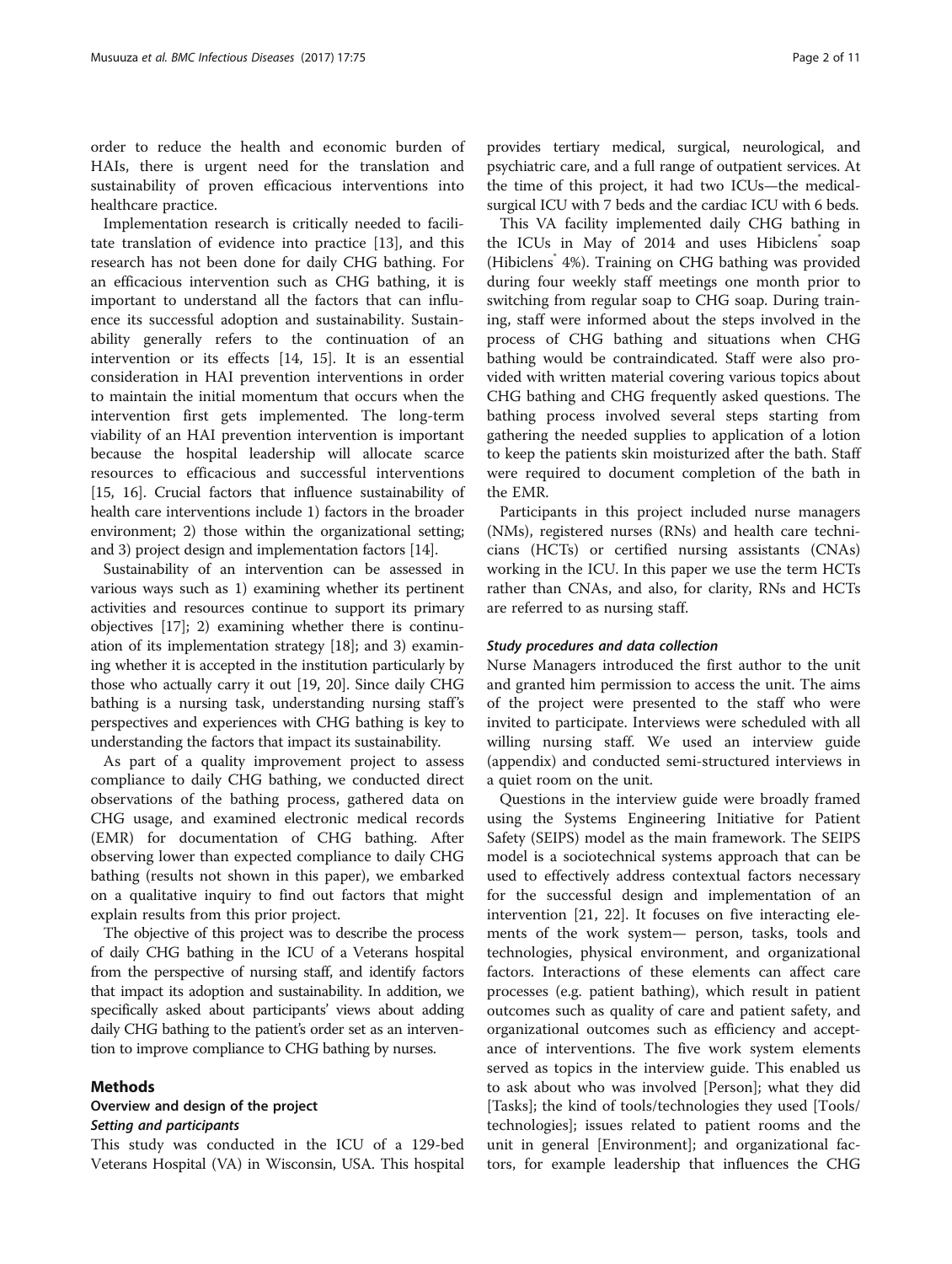bathing process [Organization]. Examples of questions (related to organization) were: 1) "How do you communicate with the other nursing staff that a chlorhexidine bath for a given patient was done?" and 2) "Please tell me what you know about the chlorhexidine bathing policy." The SEIPS model was appropriate for this project because it informs contextual factors that impact implementation and sustainability of interventions [\[21](#page-9-0)].

Based on our previous work examining CHG bathing practices in this hospital, we hypothesized that an intervention that involved adding daily CHG bathing to the patient's order set might increase compliance to CHG bathing. Consequently, we specifically asked participants for their views about such an intervention.

Convenience sampling was used for the recruitment of participants; almost all the nursing staff on the units willingly participated in the interviews. We mostly conducted individual interviews, but on four occasions nursing staff were interviewed in groups of 2–3, particularly at times when the unit was not very busy. A total of 26 individuals were interviewed: 4 NMs, 13 RNs and 9 HCTs. Four interviews occurred in groups as follows: 3 RNs; 2 HCTs; 1 HCT and 1 RN; and 2 RNs. The duration of the interviews ranged from 15 to 39 min, with group interviews taking slightly longer time than individual interviews.

The interviewer (JSM) regularly met with two co-authors (TR and NS) to discuss progress of the interviews. During these meetings the authors analyzed emerging themes and brainstormed about interview questions that would capture best the depth of these themes. We asked probing questions to expand on participants' responses and to increase on the depth of the interviews. An example of a probe used was: "You mentioned that you are motivated to conduct CHG baths because CHG bathing is hospital policy, tell me more about that."

#### Ethical considerations

The University of Wisconsin Minimal Risk Institutional Review Board exempted this project as it was qualified as quality improvement. All participants were informed about the purpose of the project and voluntarily participated. We obtained permission to audio record interviews; participants were assured that their responses would be kept confidential and that they would not be identified individually in any reports or publications. Those who agreed to participate signed a document indicating their agreement to voluntary participation.

#### Data analysis

Professionals from a registered transcription company transcribed all interviews verbatim. We used qualitative content analysis to code and analyze the data [\[23, 24](#page-10-0)]. To start, the first author read the transcripts several times to get familiar with the data and noted down initial ideas. This was followed by line-by-line coding in which the text was divided into meaningful units (words, phrases, sentences, or sections), which were labeled with relevant codes. We coded for patterns within the data, including frequency (how often concepts appeared), sequence (the order in which they appeared), correspondence (how they occurred in relation to certain activities), similarity (whether the concepts were happening the same way), difference (how different they were) and causation (if they appeared to lead to another) [[25](#page-10-0)]. The first author regularly met with the co-author (TR) to review the coding process. The next step was to collect related sub-categories into categories or themes. Defining each category or theme and its specifics was an ongoing process. To organize, sort, and code the data, interviews were imported into Dedoose, Version 6.1.18. Los Angeles, CA [\[26\]](#page-10-0).

#### Rigor of data analysis

Two authors (JSM and TR) met regularly to review and discuss the coding process. Lack of clarity on how to code a certain section of the data was resolved through a discussion until consensus was reached. To further ensure trustworthiness of the interview data analysis and, therefore, scientific integrity, we conducted member checks. We returned a summary of our interview findings to a small number of participants to confirm that we were correctly representing their perspectives. We kept an audit trail of all the decisions made during the iterative process of collecting and analyzing data [\[27, 28](#page-10-0)].

## Results

We identified five steps of bathing described by participants: 1) decision to give a bath; 2) ability to give a bath; 3) get assistance to do a bath; 4) delegation of a bath; and 5) decision about which soap to use. The bathing process resulted in one of the following three outcomes: 1) complete bath; 2) interrupted bath; and 3) bath not done. Interactions between the five bathing steps and the resulting three CHG bathing outcomes are summarized in Fig. [1](#page-3-0).

Generally, participants did not make a distinction between CHG bathing as an infection prevention procedure and CHG being another kind of soap that could be used for patient bathing. Therefore, choosing to use CHG soap was just one of the steps involved in patient bathing.

Verbatim illustrative quotations from the interviews (Q) within the five bathing steps are presented in Table [1](#page-4-0) (online Additional file [1:](#page-9-0) Table S1).

#### Decision to give a bath

The first step in the CHG bathing process was deciding to give a bath. This step was influenced by the purpose of, and the priority for giving a bath. Participants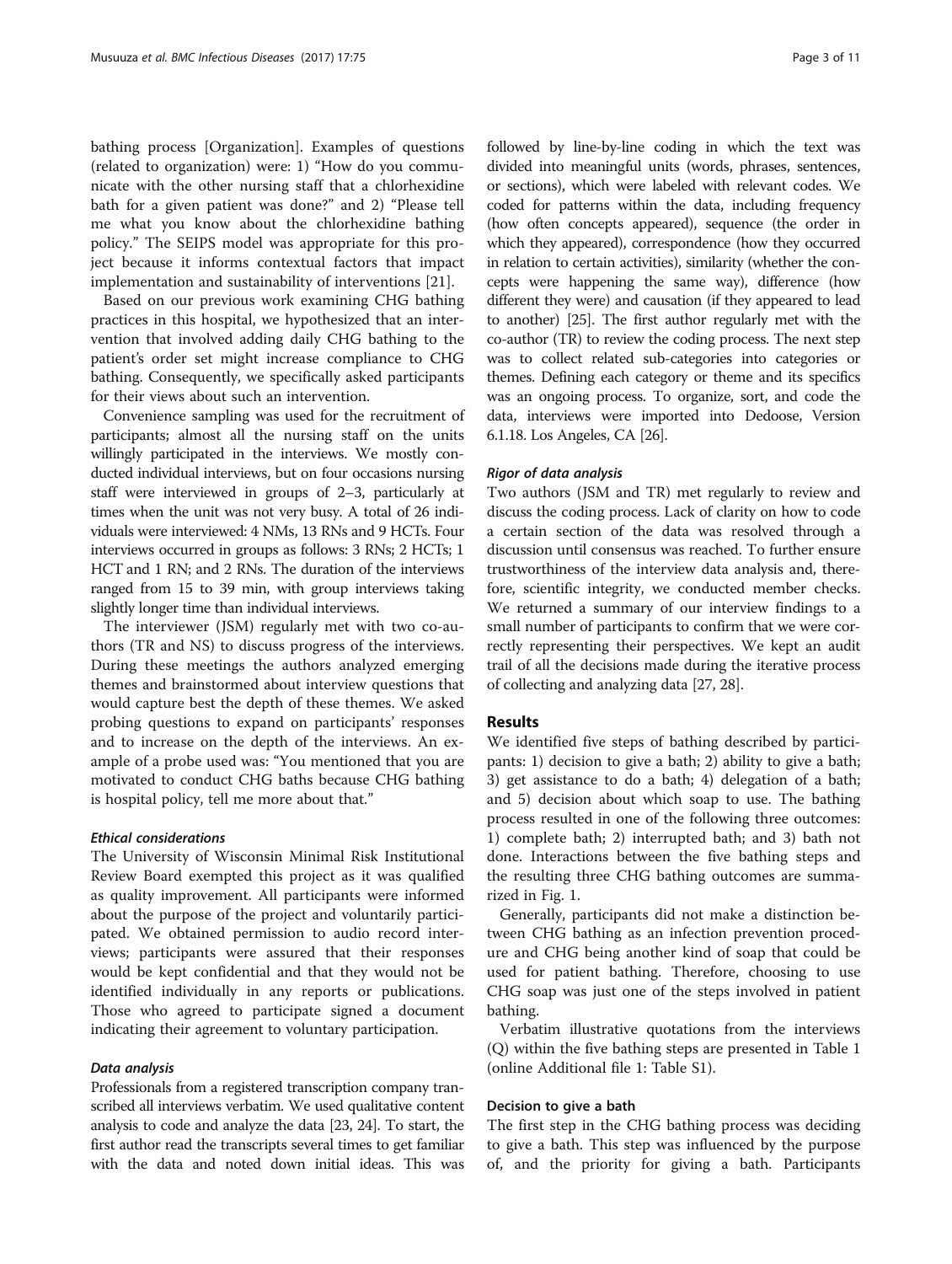

<span id="page-3-0"></span>

described a number of reasons why bathing was important. They believed bathing was a fundamental nursing job duty that primarily provided patients with comfort and attended to patient personal hygiene and dignity. In addition, bathing served a functional purpose for nurses; it provided them an opportunity to perform thorough skin assessments, prompting identification of actual and potential skin issues. Participants also described in some cases that bathing was important for infection prevention  $(Q1)$ .

The priority for a bath was related to its purpose and its fit with other patient needs, timing, and organization of activities on the unit. Because bathing was perceived as a comfort measure amidst the many other activities nursing staff carry out, giving a bath was a low-priority activity (Q2). Patient acuity influenced the level of nursing care required, which in turn influenced the

nursing staff's decision to carry out a bath. If a patient had other urgent needs, then a bath was delayed. Examples of these needs included preparation for tests or procedures, need for critical, important or time-sensitive medications, and continual or frequent monitoring of hemodynamic stability. In some cases, patients were described as clinically unstable during the bath and some refused baths midway, particularly when they were taking long. In these cases, baths would get interrupted before completion. Furthermore, a number of potentially competing patient needs made bathing a lower priority, such as activities of daily living and the need for ambulation (Q3). The decision to give a bath was also influenced by how long a patient had been on the unit and how often they had received baths during their stay. Patients who had stayed longer on the unit before getting a bath would receive baths before those who had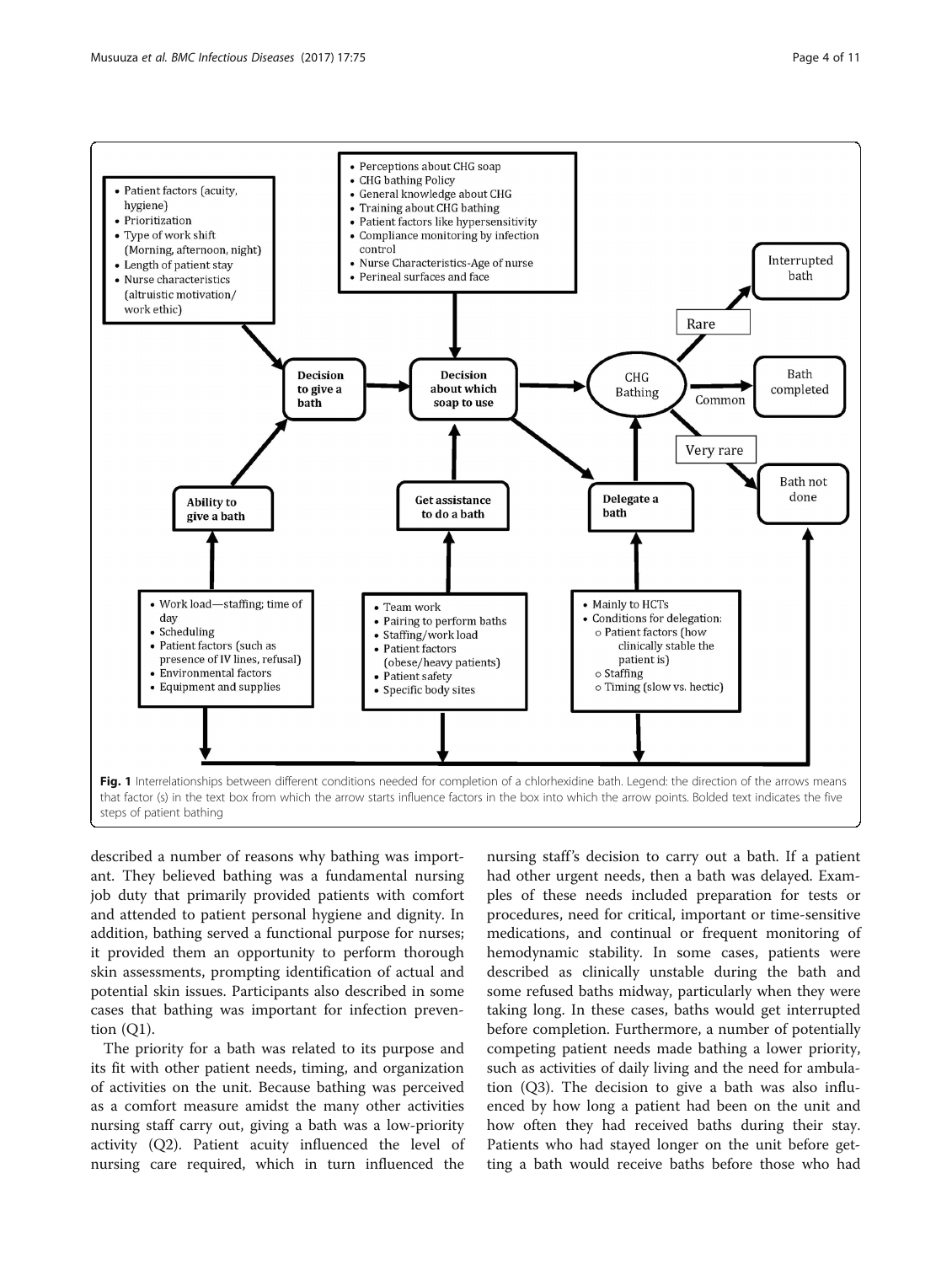| Pattern within the data | Notes and quotations                                                                                                                                                                                                                                                                                                                                                                                                                                                                                                                                                                                                                                                                                                                                                                                                                                                                                                                                                                                                                                                                                                      | Code (s)                                                                           |
|-------------------------|---------------------------------------------------------------------------------------------------------------------------------------------------------------------------------------------------------------------------------------------------------------------------------------------------------------------------------------------------------------------------------------------------------------------------------------------------------------------------------------------------------------------------------------------------------------------------------------------------------------------------------------------------------------------------------------------------------------------------------------------------------------------------------------------------------------------------------------------------------------------------------------------------------------------------------------------------------------------------------------------------------------------------------------------------------------------------------------------------------------------------|------------------------------------------------------------------------------------|
| Frequency               | This relates to how often concepts appeared in the data. As an example, the code<br>"perception about CHG soap" had the highest frequency, being coded 46 times in<br>all the interviews combined. Therefore, frequency was one way that informed the<br>discussion and conclusions about the importance or significance of perceptions<br>about CHG. Below are examples of quotations associated with this code:<br>Quotation 1: "Yeah, I mean it gives you justification for why you are doing it because<br>sometimes it is nice to say this is why we do it not just you have got to do it. I think<br>people understand why and the importance there and do it more."<br>Quotation 2: "Because I think it, I just don't think it's, I look more from a skin standpoint<br>and how it's affecting the patients and their skin and how dry it's getting."                                                                                                                                                                                                                                                              | • Perception about CHG soap                                                        |
| Sequence                | This refers to the order in which concepts appeared. For example, when participants<br>described the sequence of conducting a bath and the different steps involved as<br>shown in the quotation below:<br>"So like from start to finish, from grabbing the supplies, to getting your help, conduct<br>the bath and then documenting it."                                                                                                                                                                                                                                                                                                                                                                                                                                                                                                                                                                                                                                                                                                                                                                                 | • Gathering supplies<br>• Getting help to do a bath<br>• Conduct and document bath |
| Correspondence          | This refers to how concepts occurred in relation to certain activities. For example,<br>activities such as changing the patient's linen which might have happened during<br>the bathing process and potentially interrupted or prolonged the time of the bath<br>and necessitated the need for assistance.<br>"depending on the patient, if I need, I can start a bath by myself, but if I need<br>someone to help me roll them to get his back and change the linen, then I get help."                                                                                                                                                                                                                                                                                                                                                                                                                                                                                                                                                                                                                                   | • Getting help to do a bath                                                        |
| Similarity              | This refers to whether the concepts were happening the same way or had the same<br>meaning. For example, two participants could have meant or implied the same idea<br>using different sentences. These two quotations relate to workload.<br>Quotation 1: "Techs call off a lot. If we don't have a health tech, then I will do as much<br>as I can, and then when it comes to the turning part I'll ask for help. And if, depending<br>on how the staffing is, so staffing could be an issue. If it's really busy, and there's like say,<br>for example, we usually, minimal staff for us is three"<br>Quotation 2: "And sometimes our techs are pulled if there's a sitter need on a floor.<br>Sometimes they need sitters, and a lot of times when it happens they look to us for our<br>sitter or for our health tech. You know, we might give her up for two, three hours. They<br>might have a huge need, and they can't get anybody. So they'll say, well, we have to<br>take her because it's a suicide watch or whatever, and they have to have somebody.<br>So then, again, we're left without a health tech." | • Heavy workload and staffing<br>shortage                                          |
| Difference              | This relates to how different concepts were. For example, quotation 1 below refers<br>to clinical stability of a patient while quotation 2 refers to environmental factors<br>affecting CHG bathing.                                                                                                                                                                                                                                                                                                                                                                                                                                                                                                                                                                                                                                                                                                                                                                                                                                                                                                                      |                                                                                    |
|                         | Quotation 1: "A lot of it depends on a patient. Because if a patient is a really stable,<br>our health techs can do that, but if they're not, if it's an unstable patient, then it's<br>appropriate for the nurse to be involved."                                                                                                                                                                                                                                                                                                                                                                                                                                                                                                                                                                                                                                                                                                                                                                                                                                                                                        | • Clinical stability                                                               |
|                         | Quotation 2: "The rooms are small with a lot machines and some do not have warm<br>water in the sinks."                                                                                                                                                                                                                                                                                                                                                                                                                                                                                                                                                                                                                                                                                                                                                                                                                                                                                                                                                                                                                   | • Environmental factors                                                            |
| Causation               | If concepts appeared to lead to another or to one of the outcomes (completed bath,<br>interrupted bath and bath not done). For example, in the quotation below, getting<br>assistance leads to a faster bath which reduces the likelihood of patient refusal of baths.<br>" because if you have two people on staff and could do the bath, one person can do<br>the cleaning and then one person can do the rinsing. And then the timeframe for the<br>bath can be shorter if you have someone good that you work with. The patient will not<br>refuse the next bath if the previous is done fast."                                                                                                                                                                                                                                                                                                                                                                                                                                                                                                                       | • Patient refusal<br>• Short bath duration<br>• Getting help to do a bath          |

### <span id="page-4-0"></span>Table 1 Patterns coded within the data and examples of associated quotations and codes

just been admitted to the unit (Q4). Some participants stated that patients' baths did not have to be given right after admission implying that they could wait for up to 24 h, based on unit CHG bathing policies, before a bath was required following admission (Q5).

Participants also described how the unit had some particularly busy times, which lowered the priority for bathing during these situations. Some participants saw giving a bath as taking a lot of time away from other patient activities, particularly when giving baths to immobile patients who could not participate in their bath (Q6). The morning shift involves many activities such as taking patients for procedures, and performing ADLs. Participants often reported making a decision to defer bathing to the later shifts to accommodate all of these activities during the morning shift. Participants reported that, generally, baths were easier to give during the afternoon shift or the evening shift (Q7).

There were some cases where participants described making bathing a priority. In these cases, baths would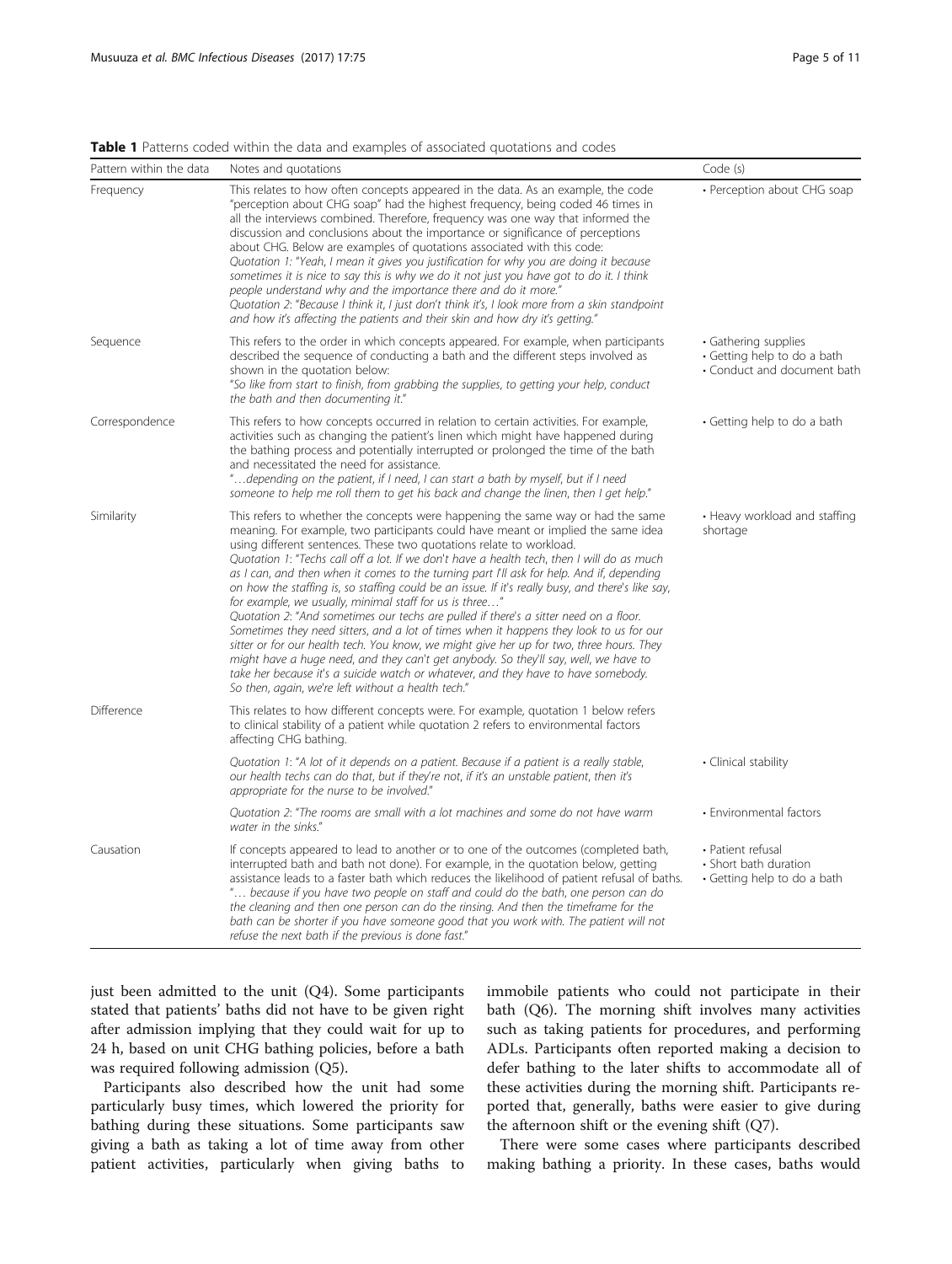get completed. When bathing was believed necessary for infection control, it was assigned higher priority (Q1). In addition, bathing was given higher priority for patients with poor personal hygiene (Q8). Nurses assess the patient's general hygiene when they first come to the unit. The assessment focuses primarily on the cleanliness and grooming of the external body including body odor, but they also look out for hair, oral, nail and wound hygiene if relevant.

Finally, communication between nursing staff about CHG bathing was another factor that influenced the decision to give a bath. Nursing staff communicated to each other about CHG baths in three ways: 1) verbally during the hand-off report; 2) documenting a completed or needed bath on a white board located by the nurse station on the unit; and 3) documenting in the EMR. CHG bathing was not always noted on the board or not always talked about during the hand-off report (Q9 and Q10). Given how fast paced the units were, it was difficult for nurses to always check completion of a CHG bath in the EMR. If they could not easily tell whether a bath was given, nurses made the assumption that it was done for that day.

#### Ability to give a bath

Participants' ability to give a bath was influenced by workload (staffing and time of the day), scheduling issues, environmental factors and organizational or administrative support.

Participants reported that staffing shortage and highpressure ICU work conditions, which involve taking care of critically ill patients, hindered their ability to conduct baths. Staffing shortage was described in two ways: 1) insufficient staff scheduled to work, 2) redistribution of scheduled staff to other units. Insufficient staff scheduled to work occurred particularly during academic periods when students take classes; most of the HCTs are enrolled in nursing school and their hours are limited during school time. Moreover, we learned from Nurse Managers and from earlier direct observations that baths were mainly done by HCTs rather than RNs. Sometimes HCTs were called to help on other units and, therefore, could not perform their ICU duties (Q11). Nurses also stated that, many times, HCTs did not report for work and there was no replacement for them. Absence of floating HCTs made it difficult for baths to get done when HCTs were not available (Q12).

Participants described several patient factors that also affected their ability to perform baths. Some patients refused to have baths for reasons such as dislike of the smell of soaps used or they simply preferred to rest rather than have a bath. How a bath was communicated to the patients influenced whether they refused to have a bath. Informing the patients that they will be getting a bath was associated with higher acceptance than asking patients if they would like to have a bath (Q13). Participants also stated that it was difficult to give a bath to obese patients or patients with intravenous lines. Also, some patients were independent and chose to do their own baths.

Difficulty to schedule baths was another hindrance to conducting baths reported by the nursing staff. There were no set scheduled times for conducting baths. Consequently, baths were conducted whenever it was convenient for the staff. Although baths were supposed to be given during one of three shifts— morning (AM) shift, afternoon (PM) shift and night shift, most of the baths were done during the PM and night shifts when the unit was less busy; the baths could also be coupled with other patient evaluations (Q14). Given these staffing and scheduling challenges, nursing staff sometimes conducted baths in situations where they were absolutely needed, for example, when patients were heavily soiled (Q15).

Environmental factors such as small ICU rooms with clutter made it difficult for nursing staff to conduct a CHG bath. An additional inconvenience was the need to get water from sinks located outside the patients' rooms when the sinks in the rooms did not have warm water (Q16).

Despite the challenges in the ability to give a bath, participants stated that they always had the needed equipment and supplies; for example, they never ran out CHG soap; it was well stocked wherever and whenever they needed it.

#### Get assistance to do a bath

Participants described a number of situations in which they needed the assistance of coworkers to complete a bath. Assistance was generally needed for the patient's backside, for immobile or heavier patients who needed to be moved or rolled to their side, for rinsing after applying soap and for changing linen. When it was available, assistance made baths go faster, which reduced patient refusal of baths because patients were not left alone cold and they were much more comfortable (Q17). When baths were conducted in pairs, patient safety was potentially enhanced; with the extra person, patient falls particularly when patients had to be turned were less likely to occur.

Participants stated that that needed assistance was not always available (Q18), particularly during hectic times like the morning shift when staff were heavily engaged in other patient care activities (Q7). During such times, baths were rarely conducted.

#### Delegation of a bath

Baths would sometimes get delegated for a number of reasons. Participants reported that the delegation was usually from RN to HCT, but could also happen from RN to RN or HCT to HCT. RNs mostly delegated baths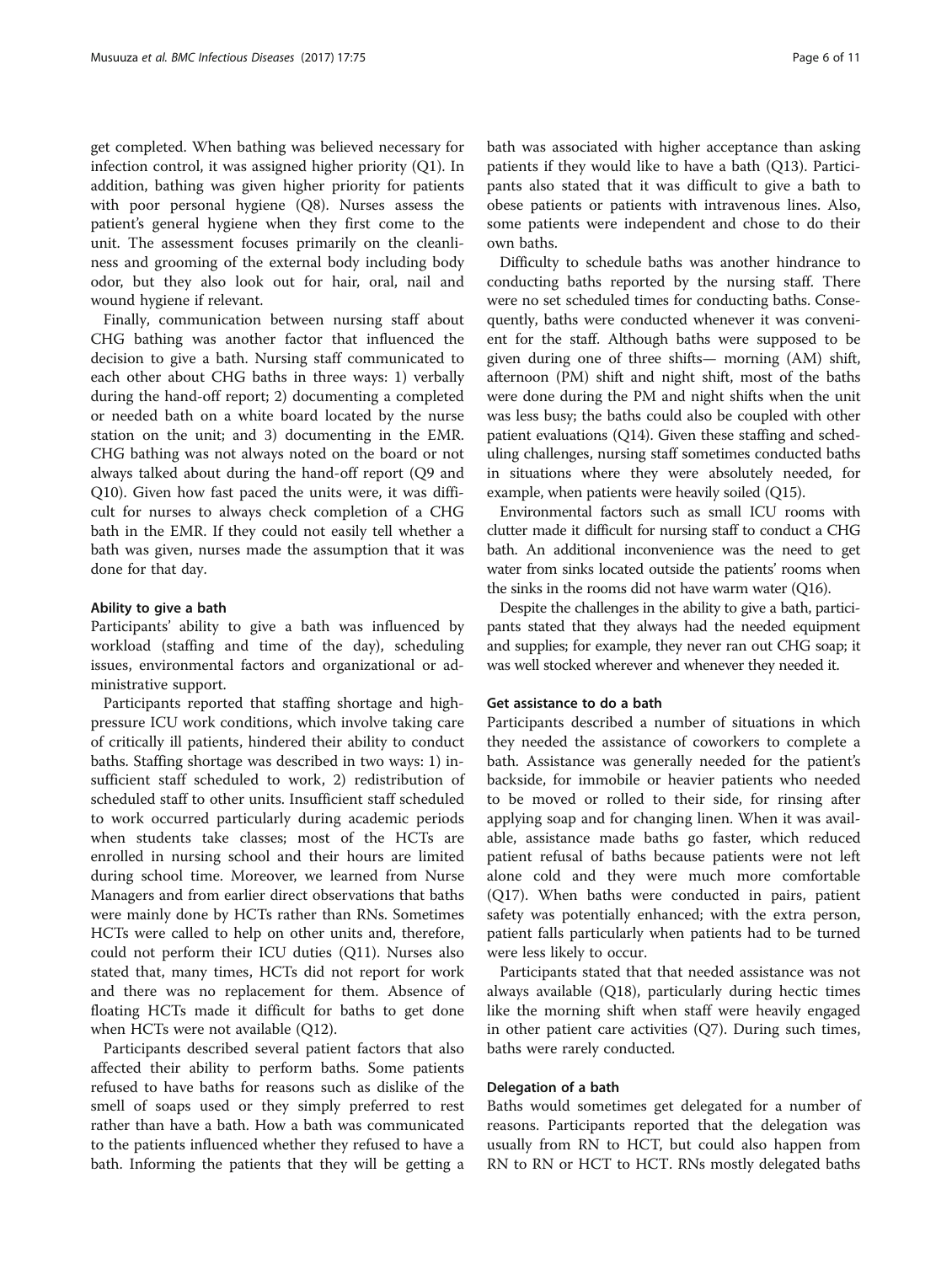for clinically stable patients to HCTs (Q19). Delegation of baths occurred during hectic or busy times when a lot of other activities were taking place on the unit. When delegation occurred, it would increase the likelihood that a bath would get done.

Nonetheless, participants felt that delegation did not always happen when it should and this hampered the CHG bathing process generally. For unclear reasons, probably related to perceived importance of baths, sometimes RNs did not delegate baths to HCTs. When baths were not delegated, they would not get done (Q20).

#### Decision about which soap to use

Participants could choose between using ordinary soap and using CHG soap to conduct baths. The choice between these two kinds of soap depended mainly on knowledge, attitudes, beliefs and perceptions about the CHG soap.

Participants had different views about CHG soap. Some believed that it is valuable in preventing hospitalacquired infections (Q1) and therefore used CHG soap in order to make this benefit available to their patients. Others believed that CHG soap destroys the normal microbial flora and instead increases the patients risk to infection (Q21). They believed that CHG has certain characteristics such as being a harsh soap, which makes it unsuitable for older patients whose skins are already frail. The daily use of CHG was also of concern to participants because they believed that this was too frequent and that this constant exposure of already frail skins to a harsh soap such as CHG was detrimental for their patients (Q22). Others thought that because CHG soap is not used post discharge from the ICU, they did not see the point of using it while in the ICU. They also stated that their facility has very low HAI rates as compared to many other facilities, so they did not see the need for extra infection prevention measures like daily CHG bathing.

Certain nurse characteristics influenced the choice between ordinary soap and CHG soap. Older nurses tended to prefer ordinary soap and water than CHG soap. They believed that CHG soap did not fully clean the patient as ordinary soap and water does (Q23).

Hypersensitivity to CHG, a patient factor, also influenced the decision about which soap to use. Nursing staff learned about a patient's hypersensitivity from the EMR or from the patients. In cases of hypersensitivity, CHG soap was avoided and another kind of soap was used. Participants believed that the patients in their facility (VA hospital) are much older and therefore have frail skins that should not be subjected to a harsh soap such as CHG. Some insisted that they needed to see studies that demonstrated CHG's efficacy replicated in the VA population (Q24).

Some participants chose CHG baths only because it is hospital policy. Therefore, they used it not necessarily because they believed that it is beneficial or special in any way. This general lack of buy-in was because some participants did not believe that CHG soap was different from ordinary soap. In fact, they believed that apart from cleaning patients better than CHG soap, ordinary soap does not leave the patients' skin dried up (Q22).

General knowledge about CHG and training about CHG bathing was another factor that influenced the choice of soap to use. When daily CHG bathing was first introduced, participants received in-service training about it through staff meetings and electronic mails (e-mail), and were also provided with a document (protocol) to read about the procedure. They thought that the training was not very well structured and CHG bathing was not practically demonstrated to them. They also reported that refresher training about the procedure is rarely done and that no formal training is given to newly hired staff members. This perceived inadequate training did not seem to have affected their skills in performing the bath per se, but rather seemed to have made them believe that leadership did not consider CHG bathing a very important intervention. For example, some participants expressed concern that the general compliance to daily CHG bathing by the staff on a unit was monitored by the infection control (IC) department rather than by the unit managers. They believed that this takes away the ownership of the procedure from the unit managers.

#### Adding CHG bathing to the order set

As noted in the methods section, we specifically asked participants for their views about an intervention that involved adding CHG bathing to a patient's order set. Some participants felt that this might compel them to give the CHG baths and hence increase compliance to daily CHG bathing (Q25). However, some were against it and mentioned that it would clutter the already crowded order sets. They also felt that it might blur the nurse and physician responsibilities, since bathing is essentially a nursing procedure and should be left entirely to nurses. They also felt that it might not actually improve compliance since staff might simply scan the CHG soap without actually using it. They also felt that this intervention might not be feasible to implement and that patient refusal will imply refusal of a treatment which has its own ramifications.

#### **Discussion**

This quality improvement project was designed to describe the process of daily CHG bathing and to identify challenges in the implementation and sustainability of the intervention in an ICU setting. However, participants did not make a clear distinction between CHG bathing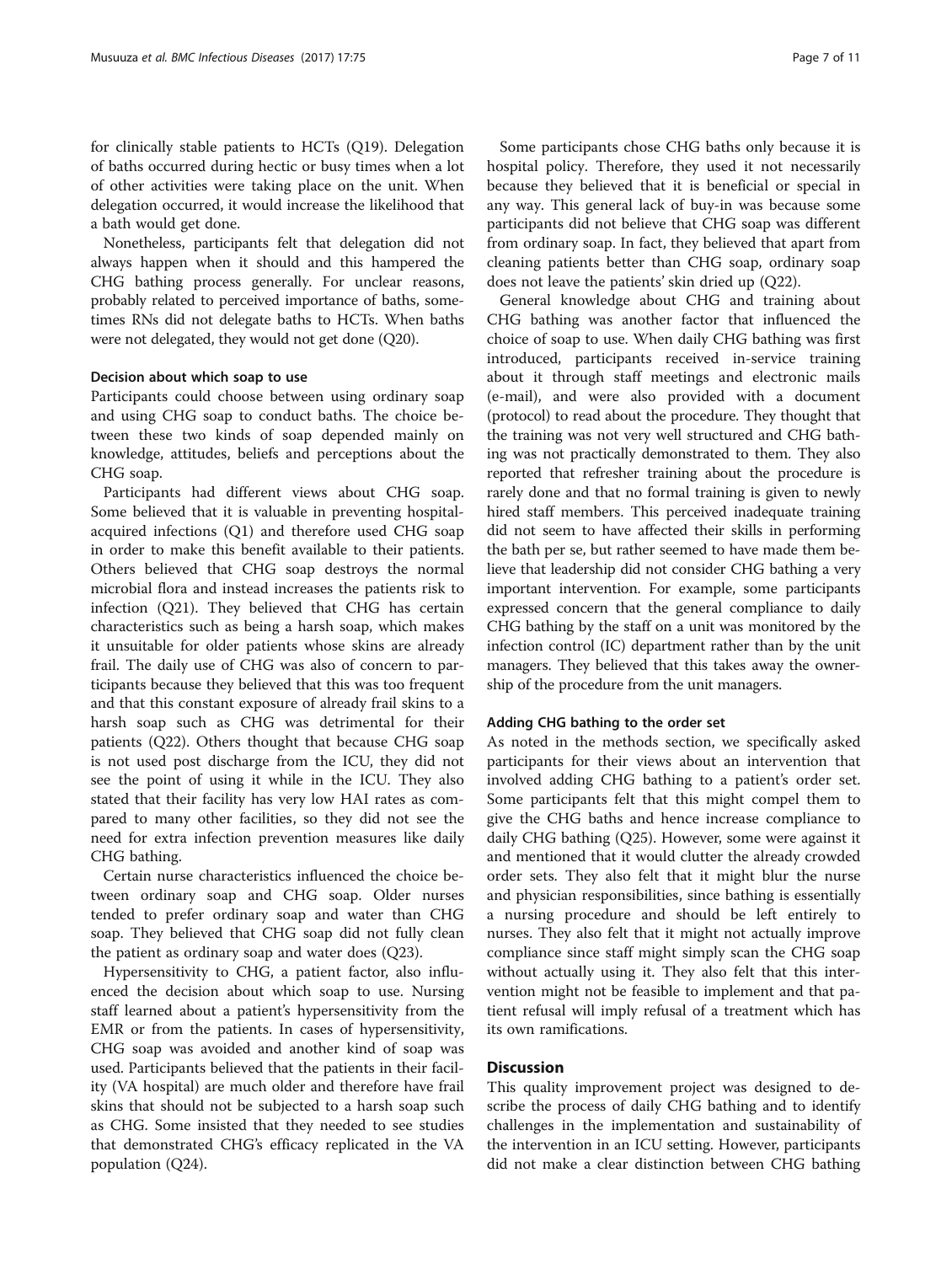and bathing in general. They believed that CHG soap was just another kind of soap available for patient bathing. Choosing to use CHG soap was only one step of several steps necessary for conducting a patient's bath. Therefore, our project described factors that influence patient bathing in general many of which ultimately influence CHG bathing since it is one of the steps in patient bathing.

Understanding that nurses do not make a distinction between CHG and ordinary soap bathing is important. On one hand, a hospital unit could choose to stock only the CHG soap and then the nursing staff will have no other choice but to use it; however, this may not be practical because it would mean that there would be no alternatives in case of patient sensitivity or allergy to CHG. Also, within each bath, some body parts such as the face and perineum should not have soap applied to them. More studies need to examine if using only a wet wash cloth without soap on these body parts is safe for patients. A lack of distinction between bathing patients with CHG versus regular soap is in contrast with the findings of a previous quality improvement project by Hines et al. [\[29](#page-10-0)], which showed that most nurses and patient care technician (PCTs) were aware that for inpatient bathing, CHG should be used instead of regular soap. This implies that they made a distinction between CHG bathing and bathing in general using regular soap. Eigsti [[30](#page-10-0)], showed that 68% of nurses preferred using CHG over regular soap that is used for general bathing. Participants in Eigsti's study also made a distinction between CHG bathing and general bathing with regular soap. It is important to note that these studies asked about participants' preference and awareness/knowledge of whether CHG should be used rather than regular soap. Such questions were more likely to elicit socially desirable answers than in our project where we asked about nurses' perception of the soaps. Unlike our project that employed semi-structured interviews, both of these studies used surveys that might not have provided an opportunity to obtain a richer and deeper understanding of the nurses' perspectives on patient bathing.

In our project, one of the main barriers to bathing was perceiving bathing as a comfort measure and therefore giving it a low priority amidst the many other activities nursing staff carry out. An ICU is a fast-paced highstress environment, therefore prioritization is very crucial in this setting [\[31](#page-10-0), [32](#page-10-0)]. However, beyond patients' comfort, bathing of ICU patients has other benefits such as patients' relaxation, reducing pyrexia and stimulating circulation [[33\]](#page-10-0). In order to mitigate the perception of low priority given to bathing, it is crucial that these other clinical benefits of patient bathing get emphasized to healthcare workers (HCWs) conducting patient baths. For CHG bathing in particular, there is need for more

education of HCWs conducting baths about the importance of CHG bathing as an infection prevention intervention. Formal short training sessions focusing on CHG bathing could be used to emphasize the importance of this intervention.

Heavy workload and staffing shortage were other barriers to conducting baths. Heavy workload concerns in the ICU are well known and evidence indicates that nurse burnout is a common problem in the ICU [[34](#page-10-0), [35](#page-10-0)]. With burnout due to heavy workload, it is difficult for staff to accomplish many of their tasks, patient bathing being one of them. Also, compared to other general care areas, ICUs are affected by high vacancy rates and turnover [\[32\]](#page-10-0). High turnover would imply greater need for frequent training when new staff comes in and staff that are already trained in patient bathing leave. Participants in this project suggested that scheduling baths could indirectly help alleviate the heavy workload; baths could be scheduled during less busy shifts. For example, patients in odd rooms could get their baths during the day shift and others later on or a certain number of baths could be given per shift depending on how many staff are available on that shift. Although this suggestion is intended to only impact the scheduling of patients baths, it is difficult to implement given the complexity of bathing and all the various factors that influence it, and do not necessarily systematically align with room numbers.

Another important finding specific to CHG bathing was that some nursing staff seemed to imply that when a patient gets admitted to the unit, they have a 24-h window before they can actually start adminstering baths to them. This perception of having a 24-h window before nurses could start the bathing schedule for a particular patient can potentially lead to missed patient baths. This idea could have resulted from a misunderstanding of the hospital's ICU CHG bathing protocol, which requires a single bath every 24 h. This is another opportunity for staff education on the CHG bathing protocol.

Communication about CHG baths in particular was one of the factors that influenced the choice of soap by nursing staff. Communication may break down particularly during handoffs and could result in undone patient baths. Breakdowns in communication during handoffs have been extensively documented in literature and are associated with poor patient outcomes [\[36\]](#page-10-0). Some of the strategies that have been tried include education for HCWs to perform effective handoffs [[37\]](#page-10-0) and the use of tools such as online forms and checklists [[38](#page-10-0)]. In this project, participants suggested that staff should be encouraged to communicate about CHG baths by word of mouth at handoff.

In this project we also learned that communication about CHG baths had a significant impact on patient refusal, one of the barriers to actually conducting patient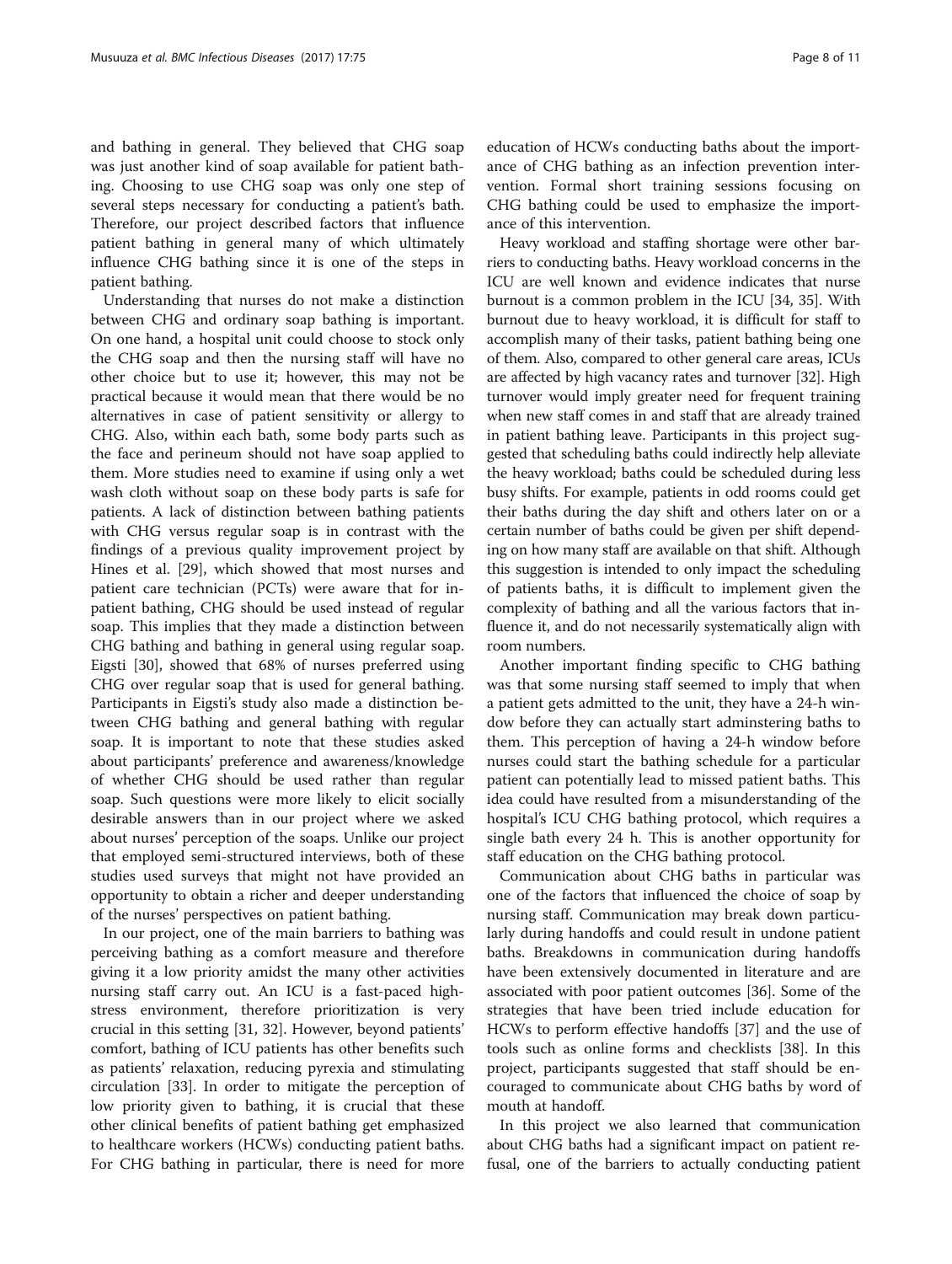baths. Informing patients that they would be getting a bath was associated with much higher acceptance than asking patients if they liked to have a bath. A strategy such as standardized bathing communication messages could help to empower HCWs to effectively communicate information about baths to patients. Hines et al., reported that patient refusal was one of two major barriers to daily bathing of patients [[29](#page-10-0)]. Providing educational support about the importance of CHG bathing to patients and their families was the most common suggestion to improve patient compliance to CHG bathing [[29](#page-10-0)].

One of the interventions to improve compliance to CHG bathing suggested by participants was to include CHG bathing in the patient's order set and to administer it as a bar coded medication. Bar coded medication administration systems (BCMAs) have been shown to reduce medication errors [[39, 40\]](#page-10-0). Some participants in this project thought that implementation of BCMAs for CHG might increase nurses' compliance to CHG bathing. Others thought that it might not increase actual baths conducted because there are always workarounds, where nurses might scan the CHG soap but not actually conduct the bath. Workarounds in the use of BCMAs have been extensively described [[41\]](#page-10-0). To the best of our knowledge, our project was the first to seek nursing staff opinions about BCMAs use for CHG bathing. Future studies need to further explore this by seeking the perspectives of other healthcare team members, such as physicians.

We also found that for unclear reasons, probably related to the perceived importance of baths, sometimes RNs did not delegate baths to HCTs; when baths were not delegated, they were not done. This is an area that needs further examination in future studies.

Participants in this project suggested that the use of CHG-impregnated wipes as opposed to the CHG foam soap could increase compliance to CHG bathing. This was because of the perception that baths given with CHG wipes take a shorter time than those with CHG foam soap. This a plausible reason because unlike using CHG soap, there is no extra rinsing step when wipes are used [[42](#page-10-0)]. Participants suggested that newly employed nursing staff need to be formally trained about CHG bathing rather than informally learning about it from their colleagues on the unit. The formal training could probably increase the priority nursing staff place on CHG bathing. Noteworthy is the participants' mention that baths need to always be conducted in pairs. This would increase efficiency or speed up baths, something that might help reduce patient refusal of baths, particularly subsequent baths after the first one.

A limitation of this project is that the project was conducted at a single-center Veterans Affairs hospital setting; therefore, it is difficult to generalize the results

to the general population of hospitals in the United States. Nonetheless, results may be transferable to other ICU settings. The other limitation is that we did not analyze the data according to professional titles—by separating findings of HCTs/CNAs, RNs or NMs. It is true that more HCTs/CNAs conduct baths than RNs, but they both spend considerable amounts of time on the units and so we did not expect that their experiences with patient bathing would vary a lot. Another possible limitation is that there might be bias introduced due to convenience sampling. We do not think this was a major limitation of this study because we interviewed more than 95% of the nursing staff on the unit. Therefore, results presented are representative of all the nursing staff on the unit.

In this project we made a plausible assumption that by studying and describing the process of bathing, we will be able to identify factors that affect adoption and sustainability of CHG bathing. For example: 1) If staff who conduct baths understand the clinical benefits of CHG bathing on top of other general bathing benefits, the assumption is that they will likely adopt the new process. Evidence shows that provision of knowledge to nurses and implementing evidenced-based interventions can improve quality care and patient outcomes [\[43, 44](#page-10-0)]. Any lack of knowledge or information identified by assessing the bathing process could be addressed by providing specific education. 2). Participants in this project mentioned that monitoring of CHG bathing should be a joint venture between the infection control department and the unit managers. They believed that this would increase buy-in and ownership of unit managers. We were able to identify this finding by assessing the entire bathing process. Moreover, senior staff buy-in and support is very important for the sustainability of interventions [\[45](#page-10-0), [46](#page-10-0)].

#### Conclusion

In conclusion, findings showed that patient bathing is a complex process affected by many factors: 1) patient factors such as clinical stability, hypersensitivity to CHG, refusal, presence of IV lines, general hygiene and obesity; 2) nursing staff specific factors such as nurse characteristics, nursing staff perceptions and beliefs about the value bathing and prioritization of baths; and 3) organizational factors such as staffing and heavy workload, scheduling and the capacity to delegate baths. Factors that specifically facilitated daily CHG bathing were mainly organizational and included the policy of daily CHG bathing, an unfailing supply of CHG soap, and support such as reminders to conduct CHG baths by nurse managers. Since CHG bathing was not perceived as different from the usual soap and water patient bathing, interventions that address the organizational, nursing, and patient barriers to bathing in general could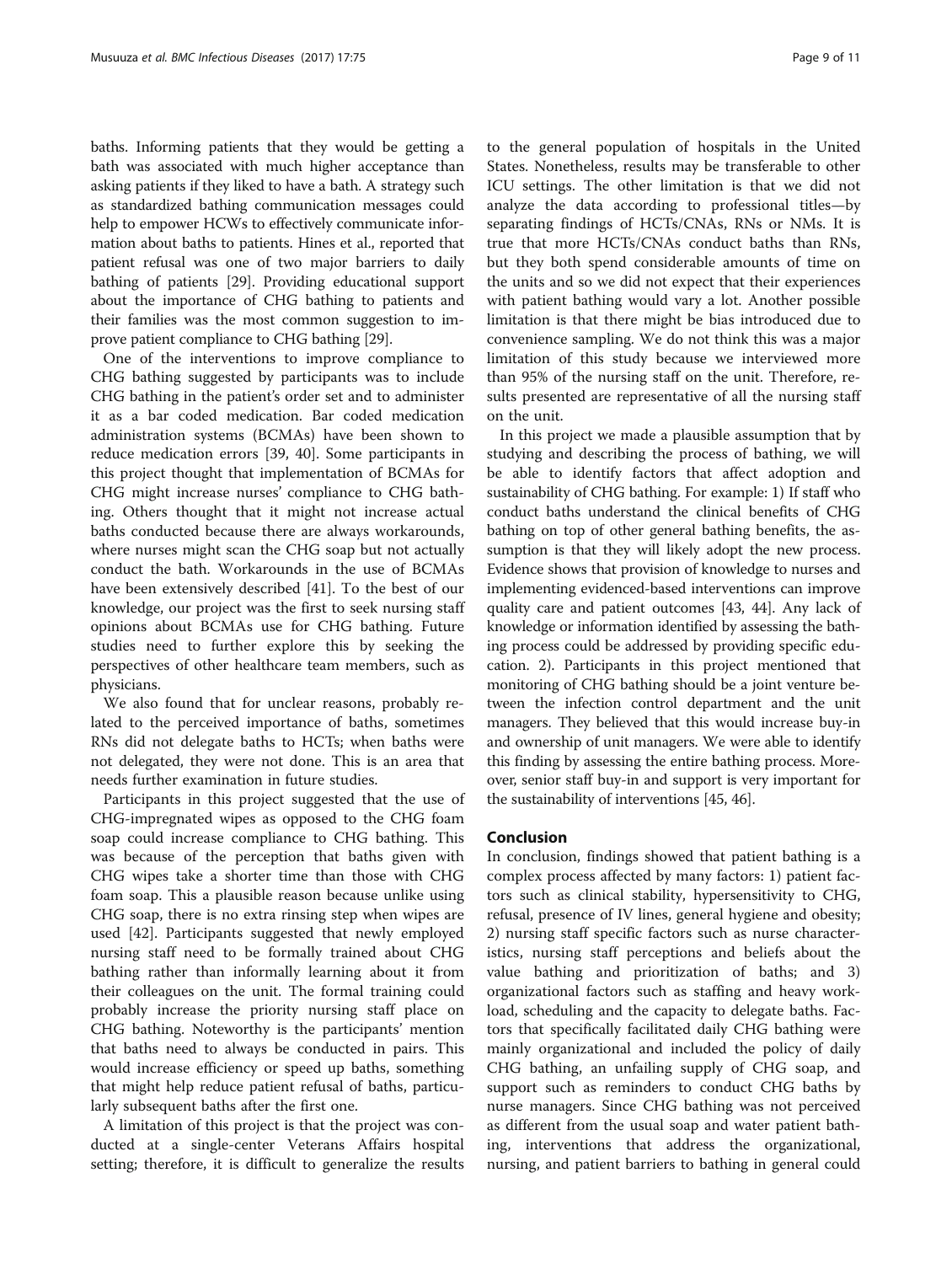<span id="page-9-0"></span>improve adherence to a daily CHG bathing protocol specifically and also ensure sustainability of this intervention. Therefore, future interventions aimed at improving CHG bathing should focus on improving conditions necessary to give a bath in general.

## Additional file

[Additional file 1: Table S1.](dx.doi.org/10.1186/s12879-017-2180-8) Illustrative quotations from the interviews arranged within the five bathing steps and the order set intervention. (DOCX 49 kb)

#### Abbreviations

BSIs: Bloodstream infections; CHG: Chlorhexidine gluconate; EMR: Electronic medical records.; HAIs: Healthcare-associated infections; HCTs: Health care technicians; HCWs: Healthcare workers; ICU: Intensive care unit; IV: Intravenous line; MDROs: Multidrug resistant organisms; NMs: Nurse managers; RNs: Registered nurses; SEIPS: Systems Engineering Initiative for Patient Safety

#### Acknowledgements

The authors would like to thank the nurses and healthcare technicians at the Madison VA who generously provided their time, enabling us to accomplish this work. The authors acknowledge Ms. Linda McKinley, RN, BSN, MPH, CIC, Infection Control Practitioner at the William S. Middleton Memorial VA Hospital, for all her professional help during this project. This work is one part of the first author's PhD dissertation on the sustainability of daily chlorhexidine bathing.

#### Funding

This was supported with resources and the use of facilities at the William S. Middleton Memorial Veterans Hospital, Madison, WI. The contents of this work do not represent the views of the Department of Veterans Affairs or the United States Government. It was also supported by grant number R18HS024039 from the Agency for Healthcare Research and Quality and by funding from the VA National Patient Safety Center. The content is solely the responsibility of the authors and does not necessarily represent the official views of the Agency for Healthcare Research and Quality.

#### Availability of data and materials

The data on which conclusions are based is available from authors upon request.

#### Authors' contributions

NS: obtained funding and led the study and participated in manuscript writing. JSM: conducted interviews, data analysis and drafted the manuscript and analysis. TJR: participated in data analysis and manuscript writing. PC: critical editing of the manuscript and participated in the analysis. All authors read and approved the manuscript.

#### Competing interests

Investigators will receive only normal scholarly gains from taking part in this study. The authors declare no competing interests.

#### Ethics approval and consent to participate

The University of Wisconsin Minimal Risk Institutional Review Board exempted this project as it was qualified as quality improvement. All participants were informed about the purpose of the project and voluntarily participated. We obtained permission to audio record interviews; participants were assured that their responses would be kept confidential and that they would not be identified individually in any reports or publications. Those who agreed to participate signed a document indicating their agreement to voluntary participation.

#### Author details

<sup>1</sup>William S. Middleton Memorial Veterans Affairs Hospital, Madison, WI, USA. <sup>2</sup>School of Nursing, University of Wisconsin-Madison, Madison, WI, USA. <sup>3</sup>Department of Industrial and Systems Engineering, University of Wisconsin-Madison, Madison, WI, USA. <sup>4</sup>Department of Medicine, University of Wisconsin School of Medicine and Public Health, Madison, WI, USA. 5 Center for Quality and Productivity Improvement, University of Wisconsin-Madison, Madison, WI, USA.

Received: 27 September 2016 Accepted: 2 January 2017 Published online: 14 January 2017

#### References

- Zimlichman E, Henderson D, Tamir O, et al. Health care–associated infections: A meta-analysis of costs and financial impact on the us health care system. JAMA Intern Med. 2013;173(22):2039–46.
- 2. Magill SS, Edwards JR, Bamberg W, Beldavs ZG, Dumyati G, Kainer MA, et al. Multistate point-prevalence survey of health care-associated infections. N Engl J Med. 2014;370(13):1198–208.
- 3. Roberts RR, Scott RD, Hota B, Kampe LM, Abbasi F, Schabowski S, et al. Costs attributable to healthcare-acquired infection in hospitalized adults and a comparison of economic methods. Med Care. 2010;48(11):1026–35.
- Climo MW, Sepkowitz KA, Zuccotti G, Fraser VJ, Warren DK, Perl TM, et al. The effect of daily bathing with chlorhexidine on the acquisition of methicillin-resistant Staphylococcus aureus, vancomycin-resistant Enterococcus, and healthcare-associated bloodstream infections: results of a quasi-experimental multicenter trial. Crit Care Med. 2009;37(6):1858–65.
- 5. Climo MW, Yokoe DS, Warren DK, Perl TM, Bolon M, Herwaldt LA, et al. Effect of daily chlorhexidine bathing on hospital-acquired infection. N Engl J Med. 2013;368(6):533–42.
- 6. Evans HL, Dellit TH, Chan J, Nathens AB, Maier RV, Cuschieri J. Effect of chlorhexidine whole-body bathing on hospital-acquired infections among trauma patients. Arch Surg. 2010;145(3):240–6.
- 7. Huang SS, Septimus E, Kleinman K, Moody J, Hickok J, Avery TR, et al. Targeted versus universal decolonization to prevent ICU infection. N Engl J Med. 2013;368(24):2255–65.
- 8. Kassakian SZ, Mermel LA, Jefferson JA, Parenteau SL, Machan JT. Impact of chlorhexidine bathing on hospital-acquired infections among general medical patients. Infect Control Hosp Epidemiol. 2011;32(3):238–43.
- 9. Milstone AM, Passaretti CL, Perl TM. Chlorhexidine: expanding the armamentarium for infection control and prevention. Clin Infect Dis. 2008; 46(2):274–81.
- 10. Vernon MO, Hayden MK, Trick WE, et al. Chlorhexidine gluconate to cleanse patients in a medical intensive care unit: The effectiveness of source control to reduce the bioburden of vancomycin-resistant enterococci. Arch Intern Med. 2006;166(3):306–12.
- 11. O'Horo JC, Silva GL, Munoz-Price LS, Safdar N. The efficacy of daily bathing with chlorhexidine for reducing healthcare-associated bloodstream infections: a meta-analysis. Infect Control Hosp Epidemiol. 2012;33(3):257–67.
- 12. Ranji SR, Shetty K, Posley KA, Lewis R, Sundaram V, Galvin CM, et al. Closing the Quality Gap: A Critical Analysis of Quality Improvement Strategies. Rockville: Agency for Healthcare Research and Quality; 2007.
- 13. Zellmer C, Blakney R, Van Hoof S, Safdar N. Impact of sink location on hand hygiene compliance for Clostridium difficile infection. Am J Infect Control. 2015;43(4):387–9.
- 14. Shediac-Rizkallah MC, Bone LR. Planning for the sustainability of communitybased health programs: conceptual frameworks and future directions for research, practice and policy. Health Educ Res. 1998;13(1):87–108.
- 15. Swerissen H, Crisp BR. The sustainability of health promotion interventions for different levels of social organization. Health Promot Int. 2004;19(1):123–30.
- 16. Altman DG, Endres J, Linzer J, Lorig K, Howard-Pitney B, Rogers T. Obstacles to and future goals of ten comprehensive community health promotion projects. J Community Health. 1991;16(6):299–314.
- 17. Scheirer M. Is Sustainability Possible? A Review and Commentary on Empirical Studies of Program Sustainability. Am J Eval. 2005;26(3):320–47.
- 18. Crisp B, Swerissen H. Program, agency and effect sustainability in health promotion. Health Promotion Journal of Australia. 2002;13(2):40–3 4p.
- 19. Steckler A, Goodman RM. How to institutionalize health promotion programs. Am J Health Promot. 1989;3(4):34–43.
- 20. Glasgow RE, Vogt TM, Boles SM. Evaluating the public health impact of health promotion interventions: the RE-AIM framework. Am J Public Health. 1999;89(9):1322–7.
- 21. Carayon P. Sociotechnical systems approach to healthcare quality and patient safety. Work. 2012;41 Suppl 1:3850–4.